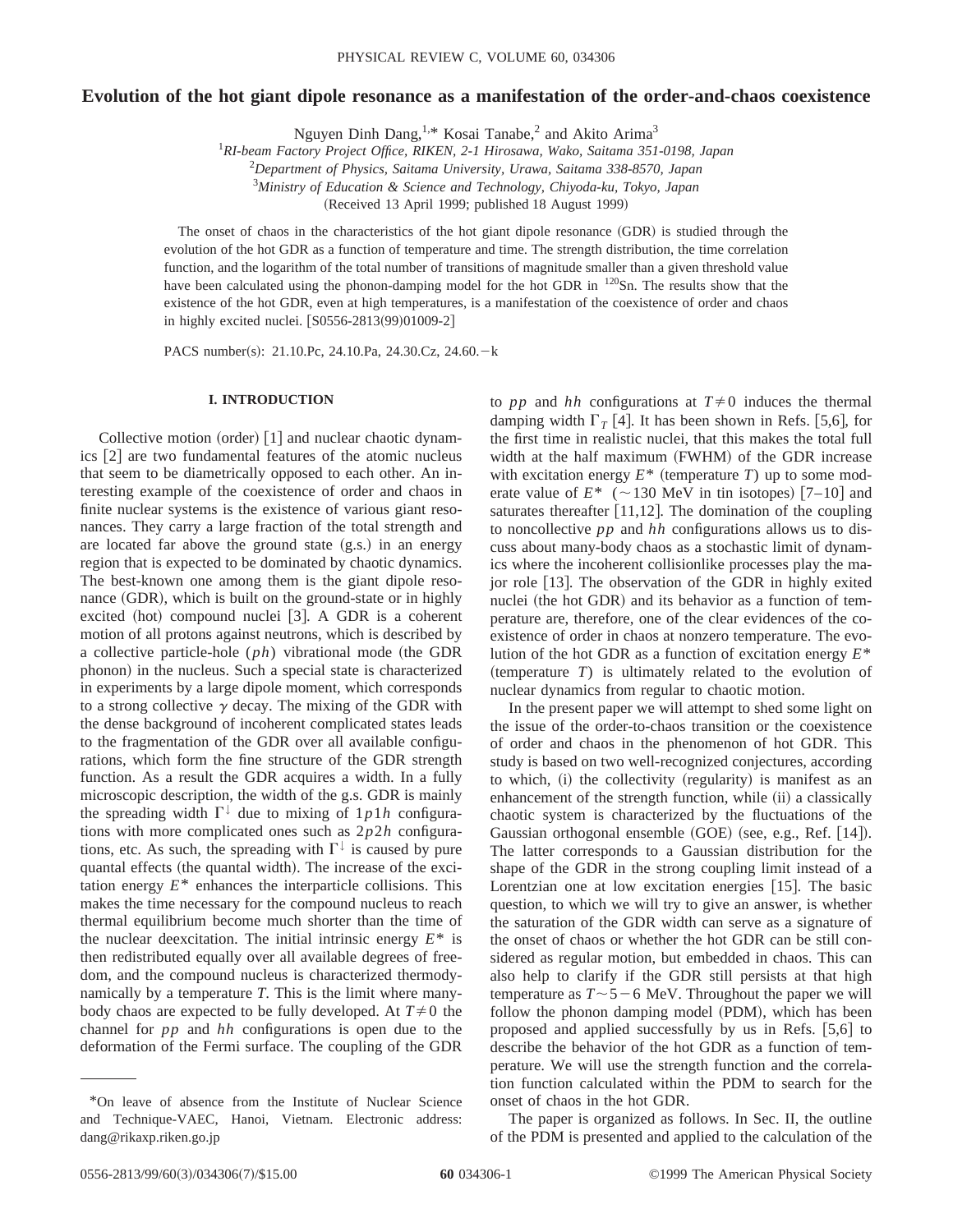correlation function. In Sec. III, the numerical results for the strength distribution and correlation function of the hot GDR in 120Sn are discussed. Conclusions are drawn in the last section.

#### **II. FORMALISM**

This section represents only the outline of the PDM, which is necessary for the application in the present paper. Details of the model are given in Refs.  $[5,6]$ .

The PDM uses a model Hamiltonian that is composed of three terms

$$
H = \sum_{s} E_{s} a_{s}^{\dagger} a_{s} + \sum_{q} \omega_{q} Q_{q}^{\dagger} Q_{q} + \sum_{ss'q} F_{ss'}^{(q)} a_{s}^{\dagger} a_{s'} (Q_{q}^{\dagger} + Q_{q}).
$$
\n(2.1)

The first term is the single-particle field, where  $a_s^{\dagger}$  and  $a_s$  are creation and destruction operators of a particle or hole state with energy  $E_s = \epsilon_s - \epsilon_F$  with  $\epsilon_s$  being the single-particle energy and  $\epsilon_F$  the Fermi energy. The second term is the phonon field, where  $Q_q^{\dagger}$  and  $Q_q$  are the creation and destruction operators of a phonon with energy  $\omega_q$ . The last term describes the coupling between the first two terms with  $F_{ss}^{(q)}$ denoting the coupling matrix elements. The indices *s* and *s'* denote particle  $(p, E_p > 0)$  or hole  $(h, E_h < 0)$ , while the index *q* is reserved for the phonon state  $q = {\lambda, i}$  with multipolarity  $\lambda$  (the projection  $\mu$  of  $\lambda$  in the phonon index is omitted for simplicity). The sums over *q* run over  $\lambda \geq 1$ . It has been shown in Ref.  $[4]$  that the form  $(2.1)$  can be rigorously derived from a microscopic Hamiltonian that includes a two-body residual interaction beyond the single-particle mean field. The structure of phonon is defined, in this case, by solving the random-phase approximation (RPA) equation. The matrix element  $F_{ss'}^{(q)}$  can be expressed in terms of the single-particle matrix elements and the RPA *X* and *Y* amplitudes.

The PDM uses the double-time Green function method  $[16]$  to derive the propagation of the GDR phonon through the field of incoherent nucleon pairs  $ss' = ph$ ,  $pp'$ , and  $hh'$ . The coupling of phonon to this single-particle field causes the damping of both phonon and single-particle motion. The latter has been shown to be relatively small so that we will not mention it hereafter. The formal expression of the Green function associated with such phonon propagation can be written as

$$
G_q(E) = \frac{1}{2\pi} \frac{1}{E - \omega_q - P_q(E)},
$$
\n(2.2)

where the polarization operator  $P_q(E)$  occurs because of the coupling between the phonon field and the field of nucleon pairs, which is given by the last term of the Hamiltonian in Eq. (2.1). The phonon damping  $\gamma_q(\omega)$  is derived as the imaginary part of the analytic continuation of  $P_q(E)$  into the complex energy plane, namely,

i.e.,

where  $\omega_{\rm GDR}$  is the GDR energy, which is defined as the solution of the equation for the pole of the Green function  $G_q(\omega)$ :

$$
\omega_{\text{GDR}} - \omega_q - P_q(\omega_{\text{GDR}}) = 0. \tag{2.5}
$$

 $\Gamma_{\text{GDR}}=2\,\gamma_a(\omega_{\text{GDR}}),$  (2.4)

In practical applications  $\varepsilon$  in Eq. (2.3) plays the role of a smearing parameter, which smooths out narrow peaks and



FIG. 1. GDR quantal  $(a)$ , thermal  $(b)$ , and total  $(c)$  strength distributions at various temperatures. The dashed, dotted, dashdotted, and double-dashed lines correspond to  $T=0.1, 2, 5$ , and 6 MeV, respectively. The solid line denotes the value obtained by replacing  $S_a(\omega)$  with the corresponding Gaussian distribution in the calculation of the function *P*.

where  $\omega$  is real and  $\varepsilon \rightarrow 0$ . The FWHM  $\Gamma_{\text{GDR}}$  of the GDR is twice as much as the phonon damping  $\gamma_q(\omega)$  at  $\omega = \omega_{\text{GDR}}$ ,

 $\gamma_q(\omega) = |\text{Im } P_q(\omega \pm i\varepsilon)|,$  (2.3)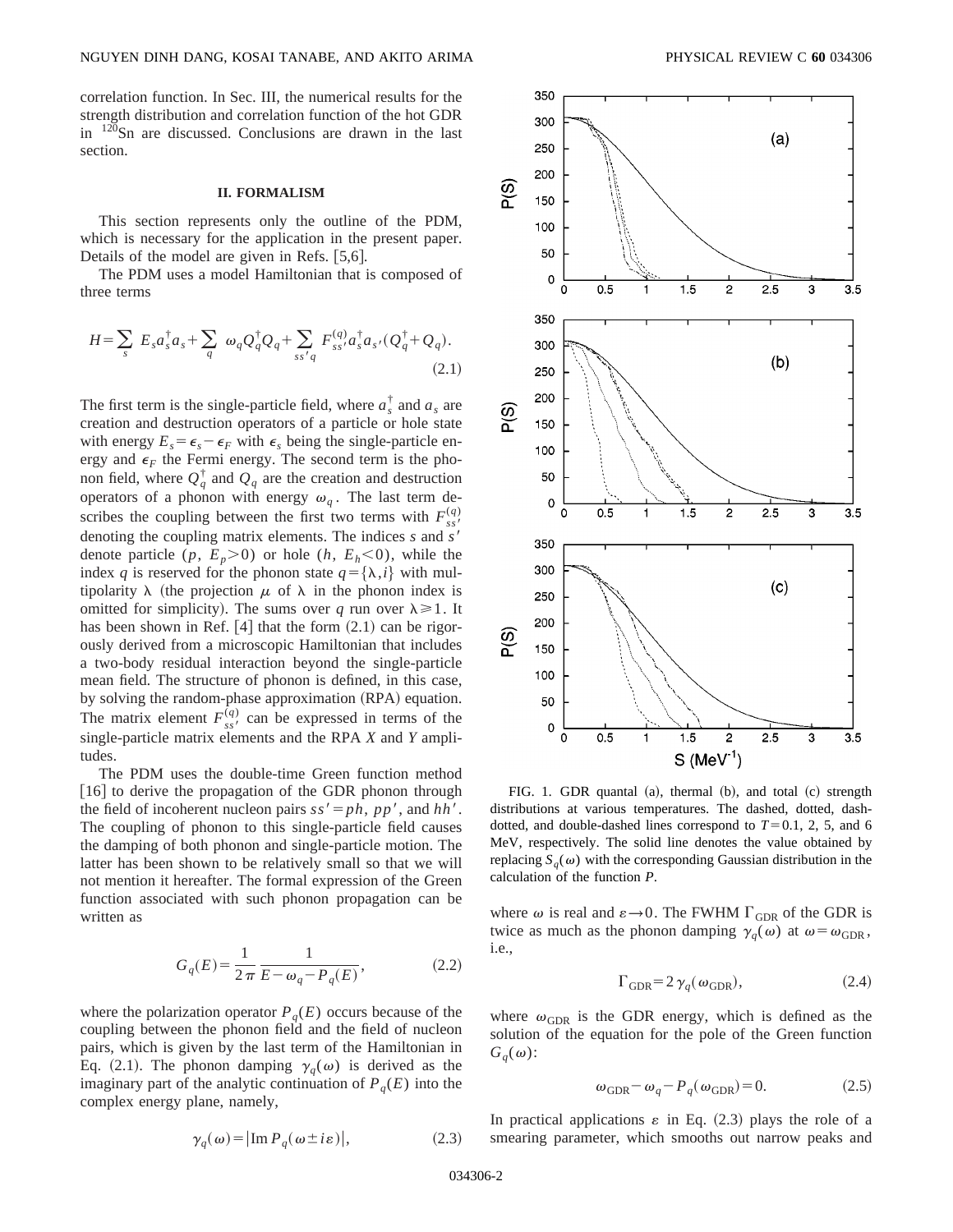

FIG. 2. GDR quantal correlation function at various temperatures (dashed curves) in comparison with those obtained using a Gaussian strength function (solid curves) instead of  $S_q(\omega)$ . Displayed in (a), (b), (c), (d), (e), and (f) are the values obtained at  $T=0.1, 1, 2, 3, 4$ , and 5 MeV, respectively.

therefore allows calculations on a coarse energy mesh. To avoid spurious results,  $\varepsilon$  has to be chosen sufficiently small. We found that the results of all the calculations within the PDM did not vary appreciably in the interval 0.2 MeV $\leq \varepsilon$  $\leq 1.0$  MeV. Therefore, we will discuss the results that are obtained by using the value of  $\varepsilon = 0.5$  MeV. The explicit form of the polarization operator  $P_q(\omega)$  and the phonon damping  $\gamma_q(\omega)$  depend on how explicitly and microscopically the phonon is coupled to the incoherent nucleon pairs. This leads to two versions of the model, namely, the PDM-1  $[5]$  and PDM-2  $[6]$ . The PDM-1 considers the coupling of the GDR phonon to the nucleon pairs in the lowest order in the graph expansion, including the contribution of higherorder graphs effectively via adjusting the parameters of the model at  $T=0$ . The PDM-2 treats explicitly the coupling to higher-order processes up to two-phonon ones. In practice, the numerical results obtained within these two versions are very similar. The PDM-2 will be applied in the calculations in the present paper.

The shape of the GDR is described by the strength function  $S_q(\omega)$ , which is derived from the spectral intensity  $J_q(\omega)$  in the standard way using the analytic continuation of the Green function  $G_q(\omega \pm i\varepsilon)$  and by expanding  $P_q(\omega)$ around  $\omega_{\text{GDR}}$  [16]. The final form of  $S_q(\omega)$  has been given in Ref.  $\lceil 6 \rceil$  as

$$
S_q(\omega) = \frac{1}{\pi} \frac{\gamma_q(\omega)}{(\omega - \omega_{\text{GDR}})^2 + [\gamma_q(\omega)]^2}.
$$
 (2.6)

The spectral intensity  $J_q(\omega)$  is related to the strength function  $S_q(\omega)$  simply as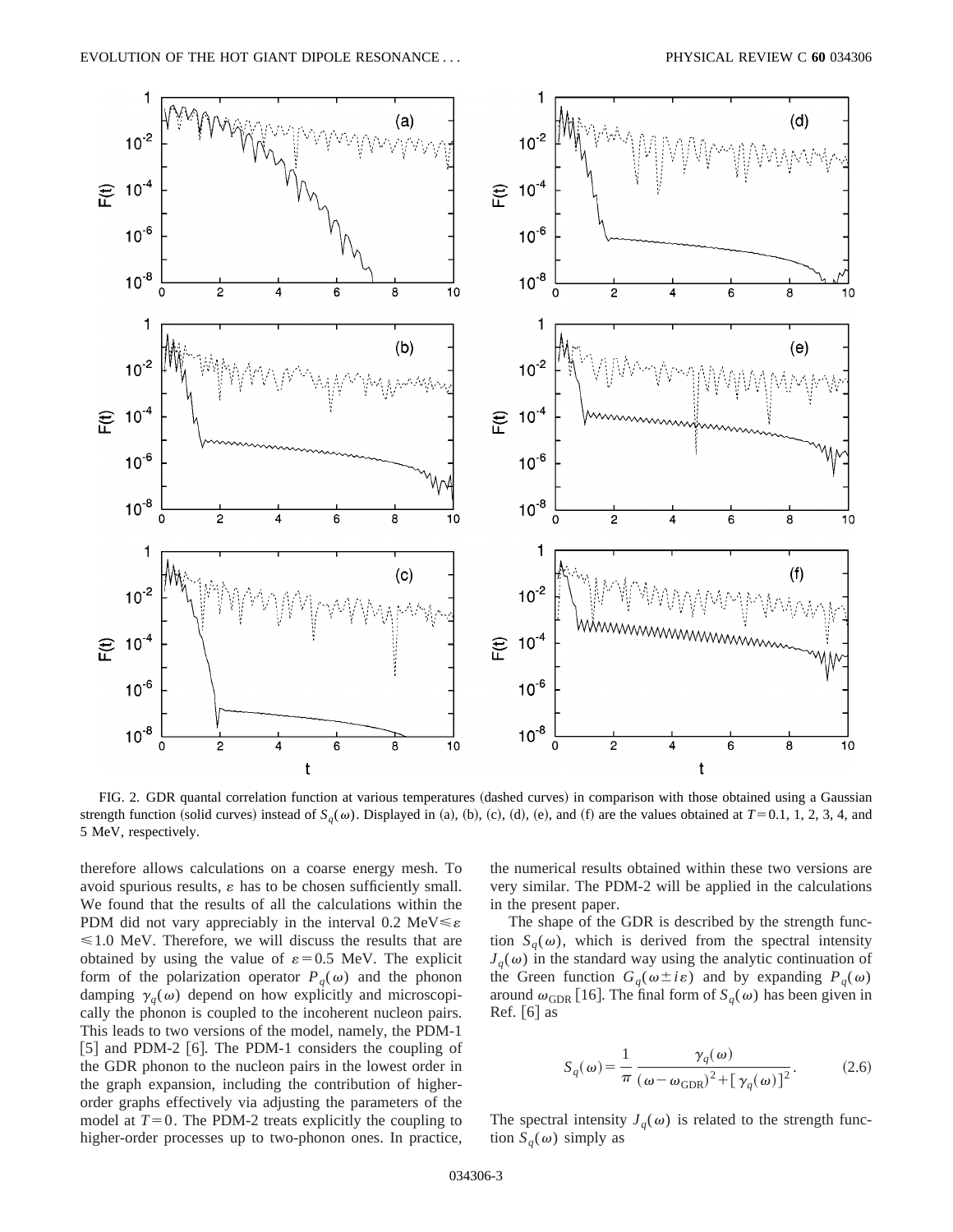

FIG. 3. GDR thermal correlation function at various temperatures. The notation is the same as in Fig. 2.

$$
J_q(\omega) = \frac{S_q(\omega)}{\exp(\omega/T) - 1}.
$$
 (2.7)

The dynamics of the hot GDR can be studied through the evolution in time of the correlation function  $\mathcal{F}_q(t-t')$  in the form

$$
\mathcal{F}_q(t-t') = \frac{1}{2} \int_{-\infty}^{\infty} J_q(\omega) (e^{\omega/T} + 1) e^{-i\omega(t-t')} d\omega, \tag{2.8}
$$

which is the arithmetic average of two correlation functions  $\mathcal{F}_{Q_{\perp}^{\dagger}Q}(t-t') = \langle Q_{q}^{\dagger}Q_{\perp}(\tau')\rangle$ and  $\mathcal{F}_{QQ^{\dagger}}(t-t')$  $=\langle Q_q(t)\tilde{Q}_q^{\dagger}(\tilde{t}')\rangle$  [16].

In the Appendix of Ref.  $[4]$  the evolution of the collective GDR vibration due to its coupling to incoherent *pp* and *hh* configurations at  $T\neq 0$  has been considered using theory of stochastic process in the random frequency modulation  $[17]$ . It has been shown that the stochastic limit of the random perturbation caused by the incoherent *pp* and *hh* configurations on the hot GDR can be described by a power spectrum in the Gaussian form. Therefore, in order to see a possible signature of the order-to-chaos transition in the hot GDR with increasing temperature we calculate, in the present paper, the following functions: (i) the strength distribution  $P(\sqrt{\tilde{S}_q})$ , where  $\tilde{S}_q = S_q[(\omega - \omega_{\text{GDR}})^2 + \gamma_q(\omega)^2]$  (this distribution  $P(x)$  sums up all the strengths whose values are not smaller than  $x$ ), (ii) the logarithm log  $N$  of the total number  $N$ of transitions of magnitude smaller than a given threshold value *S* as a function of  $\log S$ , (iii) the correlation function  $\mathcal{F}_q(t-t')$ , and compare them with their corresponding Gaussian values obtained by using a Gaussian strength function instead of  $S_q$ .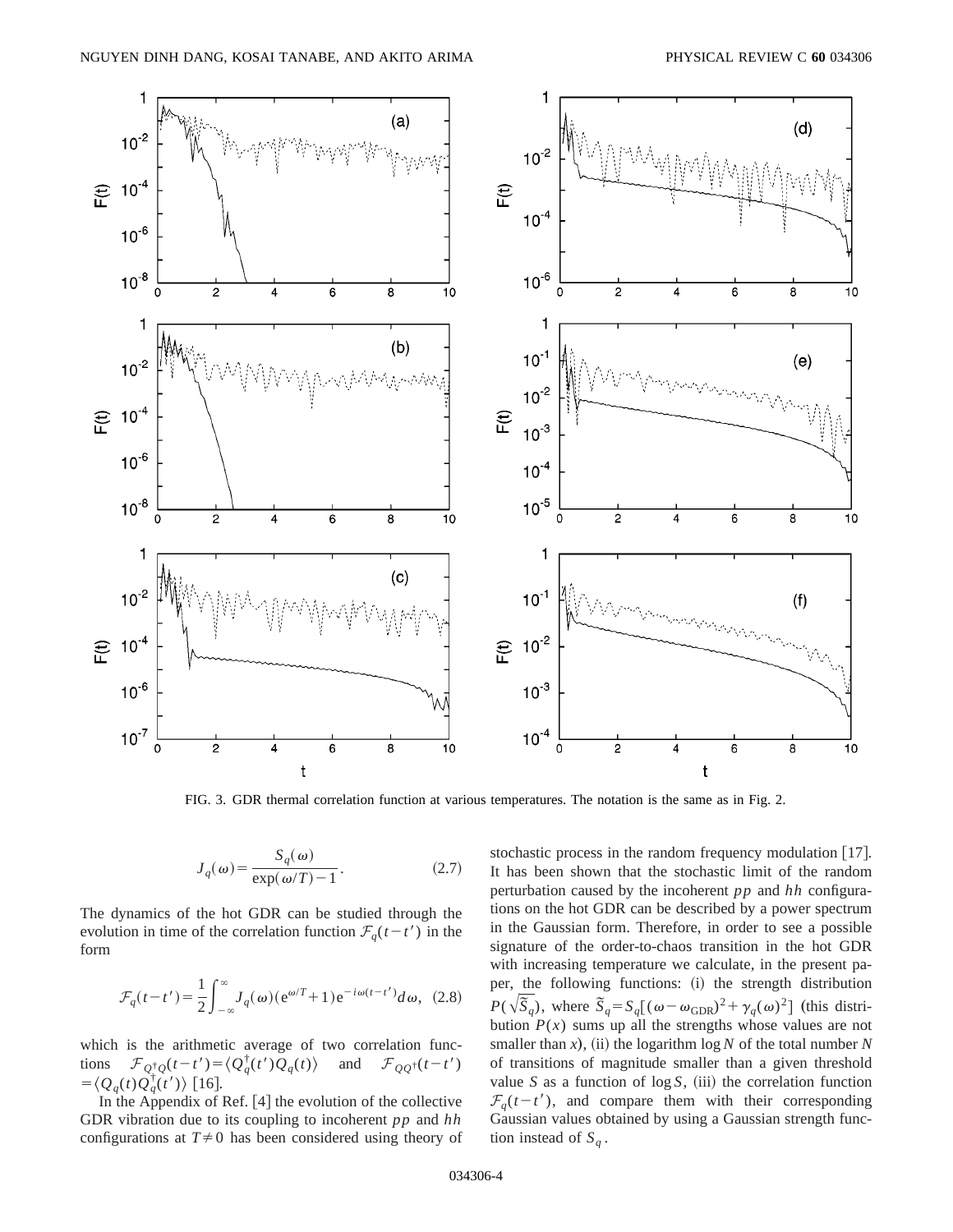

FIG. 4. GDR total correlation function. The notation is the same as in Fig. 2.

### **III. NUMERICAL RESULTS**

The numerical calculations have been performed within the PDM-2 for the damping of the GDR in  $120$ Sn at nonzero temperature. The detail of the model, the selection of the parameters, and the values of the selected parameters themselves have been presented in Ref. [6]. The GDR phonon is damped via coupling to all nucleon pairs  $ss' = ph$ ,  $pp$ , and *hh*, among which the *pp* and *hh* configurations appear only at  $T\neq 0$  because of the deformation of the Fermi surface. The coupling to *ph* configurations leads to the quantal damping width  $\Gamma^{\downarrow} = \Gamma_O$ , which has been shown to decrease slightly with increasing temperature  $[5,6]$ . The coupling to  $pp$  and *hh* configurations causes the thermal damping width  $\Gamma_T$ , which increases sharply as *T* increases in the low and moderate temperature region ( $T \leq 3-4$  MeV), but reaches a saturation in the high temperature region ( $T \ge 4$  MeV) [5,6]. The temperature dependence of the total damping width of the hot GDR is mostly driven by this thermal damping width. In the following we will refer to the results that are obtained taking into account the coupling to *ph*, to *pp* and *hh* configurations, and to all of them, as the quantal, thermal, and total results, respectively.

The quantal, thermal, and total strength distributions *P*(*S*) are displayed in Figs. 1(a), 1(b), and 1(c), respectively. It is seen from Fig.  $1(a)$  that the quantal distribution remain rather stable against varying temperature. This shows the persistence of the quantal coupling, that, in fact, leads to the damping of the g.s. GDR as of a zero sound at  $T=0$ , even at rather high temperature  $T \sim 5$  MeV. At the same time, the channel of coupling to the incoherent *pp* and *hh* configurations at  $T\neq 0$  leads to the thermal strength distribution in Fig. 1(b), which is approaching the Gaussian distribution with increas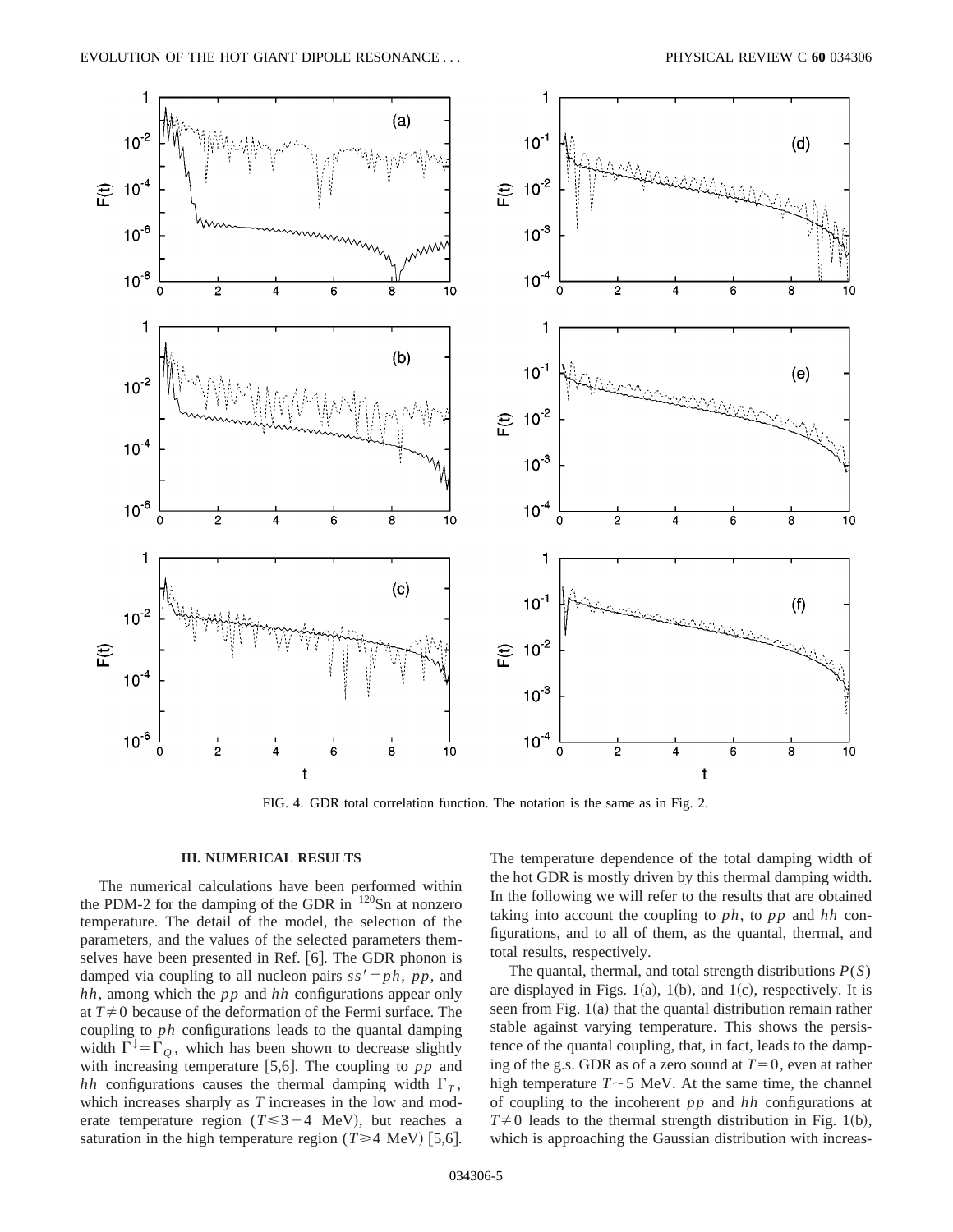ing *T*. As a result, the full strength distribution in Fig.  $1(c)$ has a similar behavior as of the thermal one. We notice that both the thermal and total strength distributions do not reach the Gaussian distribution (the solid line), which corresponds to the fully chaotic limit.

Shown in Figs. 2–4 are the quantal, thermal, and total correlation functions  $F(t)$ , respectively, where the panels in each figure display the values obtained at various temperatures. It is remarkable that the fine structure of the oscillation in the quantal correlation function depends weakly on temperature, and the function itself differs strongly from the Gaussian distribution. Meanwhile, the curves that describe the thermal and total correlation functions are getting smoother, approaching the Gaussian correlation function, with increasing temperature. These figures clearly show that, if we assume the fully chaotic dynamics to be described by the GOE, the evolution of the hot GDR is a process where the regular collective GDR vibration becomes more and more embedded in a chaotic background of incoherent *pp* and *hh* configurations due to the coupling to this background as the temperature increases. At  $T=5$  MeV the gross structure of the total correlation function is nearly the same as of the Gaussian one. However, the fine structure of the total correlation function can still clearly be seen, showing that the regular motion still persists.

In Ref.  $[18]$  it has been observed that the fully chaotic case of the isovector resonance corresponds to a total number *N* of transitions of magnitude smaller than a given threshold value  $S_{\text{th}}$  that can be described by a scaling law  $N \sim S_{\text{th}}^{\alpha}$  ( $\alpha$ )  $\approx$  0.5). This power law signals a self-organized system at its critical state where the equilibrium balance reduces the dimensionality. The quantal, thermal, and total log *N* are plotted against  $\log S_{th}$  in Figs. 5(a), 5(b), and 5(c), respectively. We can see that even though the thermal damping makes this quantity get closer to the straight solid line indicating the scaling law  $log[\sim \sqrt{S}]$ , it is still far away from the straight line. This confirms the conclusion drawn from the analysis of the strength distributions and correlation functions, that the evolution of the hot GDR indeed seems to show a transition from the region of regular motion toward the chaotic region. However, the fully chaotic regime has not been yet reached. As a temperature as high as  $T \sim 5$  MeV, the collective motion, although strongly damped via coupling to noncollective background, still can be seen.

#### **IV. CONCLUSIONS**

In the present paper we have attempted to search for the onset of chaos in the characteristics of the hot GDR. Assuming the strength distribution and the correlation function in the fully chaotic regime to be described by the GOE, we have studied the order-to-chaos transition through the evolution of the hot GDR as a function of temperature and time. The PDM has been employed to calculate the strength distribution, the correlation function, and the logarithm log *N* of the total number *N* of transitions of magnitude smaller than a given threshold value *S* as a function of log *S*. We expected that the regular motion of the collective GDR vibration be-



FIG. 5. Quantal (a), thermal (b), and total  $(c)$  log  $N$  (see text) at various temperatures. The solid line is  $log(\sim \sqrt{N})$ . The notation for dashed, dotted, and dash-dotted lines is the same as in Fig. 1.

comes embedded in, and its regularity becomes distorted by the background of incoherent *pp* and *hh* configurations, which becomes more chaotic as the temperature increases. Indeed, the analysis of the results obtained shows that the fine structure of the hot GDR is getting smoother with increasing temperature. However, the hot GDR does not yet reach the fully chaotic regime even at a temperature as high as  $T \sim 5$  MeV. We conclude that the persistence of the GDR collective mode as regular motion at that high temperature, even though strongly damped, is a direct indication that the observation of GDR in hot nuclei is a manifestation of the coexistence of order and chaos in highly excited and finite nuclear systems.

From the experimental point of view, it is currently hard